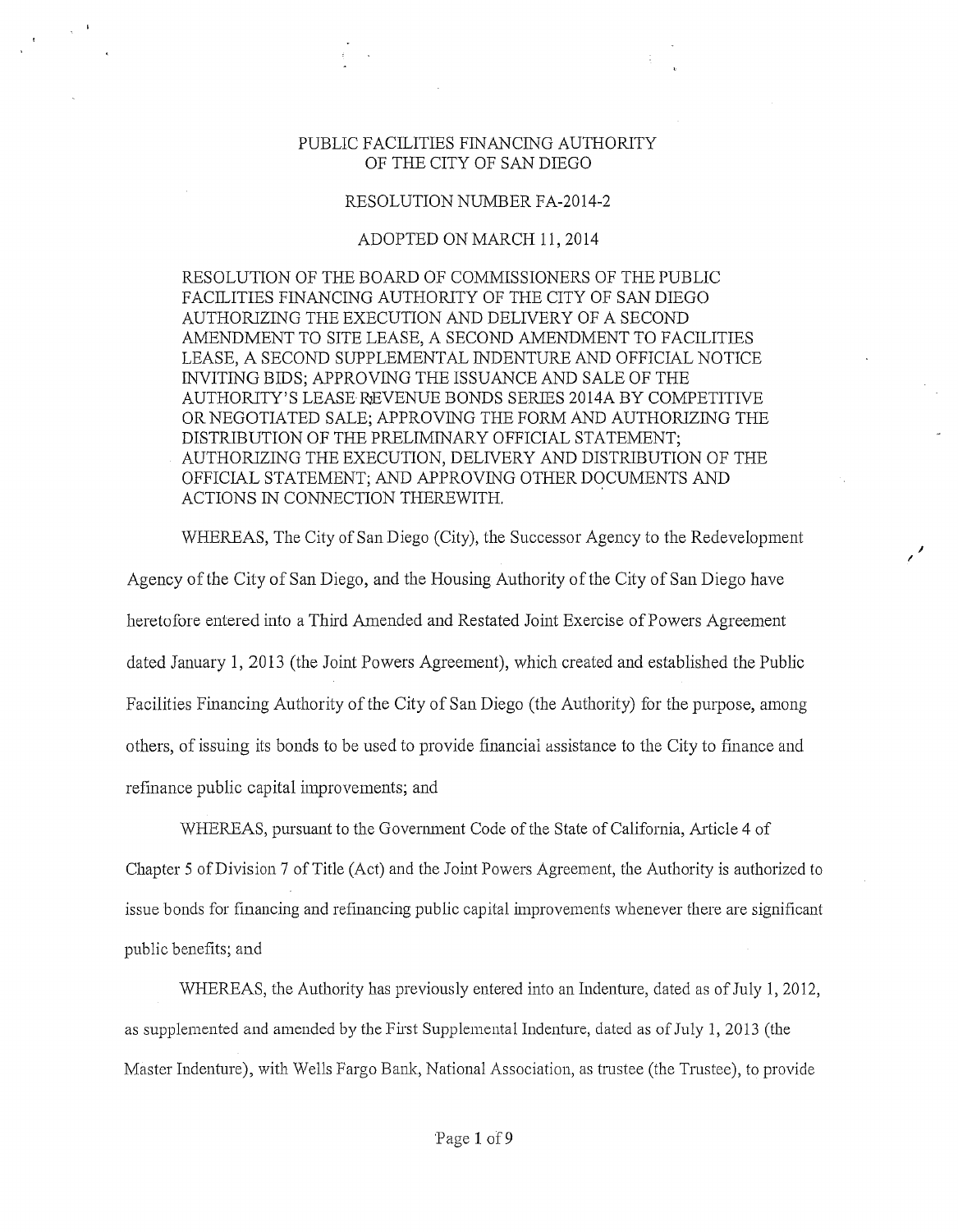for the issuance of lease revenue bonds pursuant to the terms of the Master Indenture for the benefit of the City; and

WHEREAS, pursuant to the Master Indenture, the Authority has issued various series of bonds (the Prior Bonds) to finance cettain capital projects and to refund various obligations of the City and the Authority; and

WHEREAS, in connection with the issuance of the Prior Bonds the Authority and the City entered into a Site Lease, dated as of July 1, 2012, as supplemented and amended by the First Amendment to Site Lease, dated as of July 1, 2013 (together, the Master Site Lease) pursuant to which the City leased to the Authority certain real property and the improvements thereon and a Facilities Lease, dated as of July 1, 2012, as supplemented and amended by the First Amendment to Facilities Lease, dated as of July 1, 2013 (together, the Master Facilities Lease) pursuant to which the Authority leased to the City certain real propetiy and the improvements thereon; and

WHEREAS, the Authority has detennined that it is desirable, futthers the public purpose and will result in significant public benefits to the citizens of the City, within the meaning of the Act, to assist the City in financing the costs of the acquisition, design, construction, installation, improvement, replacement and equipping of cettain capital improvement projects of the City (collectively, the Projects) at various locations within the City; and

WHEREAS, in order to accomplish the financing of the Projects and to achieve such public purposes, the Authority has determined to authorize the issuance of not to exceed \$71,000,000 aggregate principal amount of its Public Facilities Financing Authority of the City of San Diego Lease Revenue Bonds, Series 2014A (Capital Improvement Projects) (the Series 2014A Bonds); and

WHEREAS, to accomplish the forgoing, the Authority has determined: to enter into a Second Supplemental Indenture, which supplements and amends the Master Indenture (the Second Supplemental Indenture, and together with the Master Indenture, the Indenture) by and between it and the Trustee; a Second Amendment to Site Lease (the Second Amendment to Site Lease, and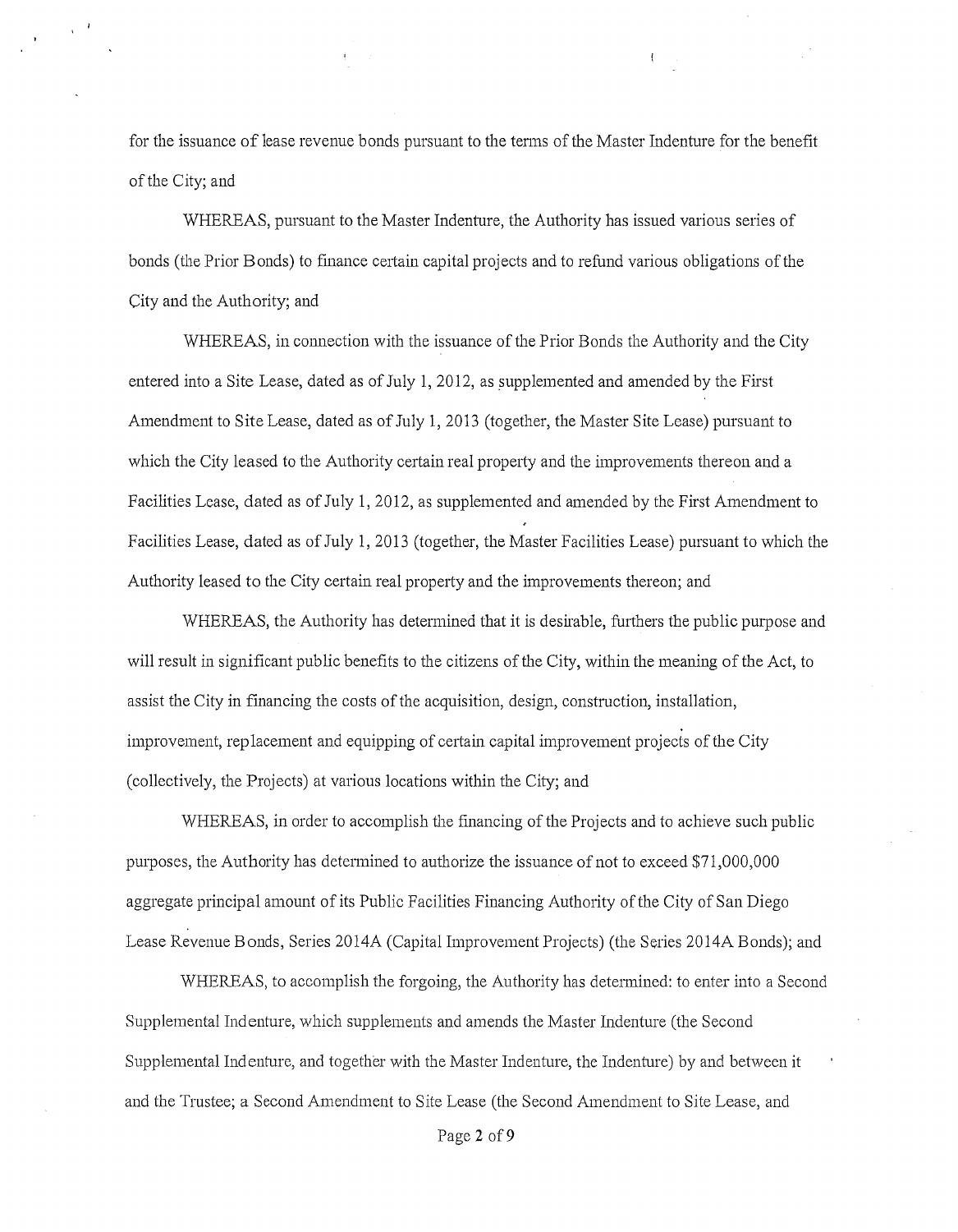together with the Master Site Lease, the Site Lease) by and between the Authority and the City, and a Second Amendment to Facilities Lease (the Second Amendment to Facilities Lease, and together with the Master Facilities Lease, the Lease), by and between the Authority and the City, under which the City will agree to make Base Rental Payments to the Authority which are calculated to be sufficient to enable the Authority to pay the principal of and interest and premium (if any) on the Prior Bonds and the Series 2014A Bonds when due and payable; and

 $\mathcal{L}$ 

WHEREAS, the Authority will sell the Series 2014A Bonds by competitive sale, or, alternatively, under the conditions described herein, by negotiated sale pursuant to a Bond Purchase Agreement (the Purchase Agreement) among the Authority, the City and the underwriters to be selected as described herein (collectively, the Underwriters); and

WHEREAS, the City adopted Ordinance Number 20350 (the Bond Ordinance) authorizing and approving (i) the issuance of the Series 20 14A Bonds, (ii) the legal documents under and pursuant to which the Series 2014A Bonds will be issued and paid with such changes as permitted by the Bond Ordinance, and (iii) the financing of the Projects, which Bond Ordinance was signed by the Mayor on Febmary 12, 2014 and for which the 30-day referendum period ended on March 14, 2014; and

WHEREAS, there has been presented to this meeting the following documents relating to the issuance of the Series 2014A Bonds:

- (a) the proposed form of the Second Amendment to Site Lease;
- (b) the proposed form of Second Amendment to Facilities Lease;
- (c) the proposed form of Second Supplemental Indenture;
- (d) the proposed f01m of an Official Notice Inviting Bids (the Notice Inviting Bids) pursuant to which the Series 2014A Bonds will be offered for competitive sale;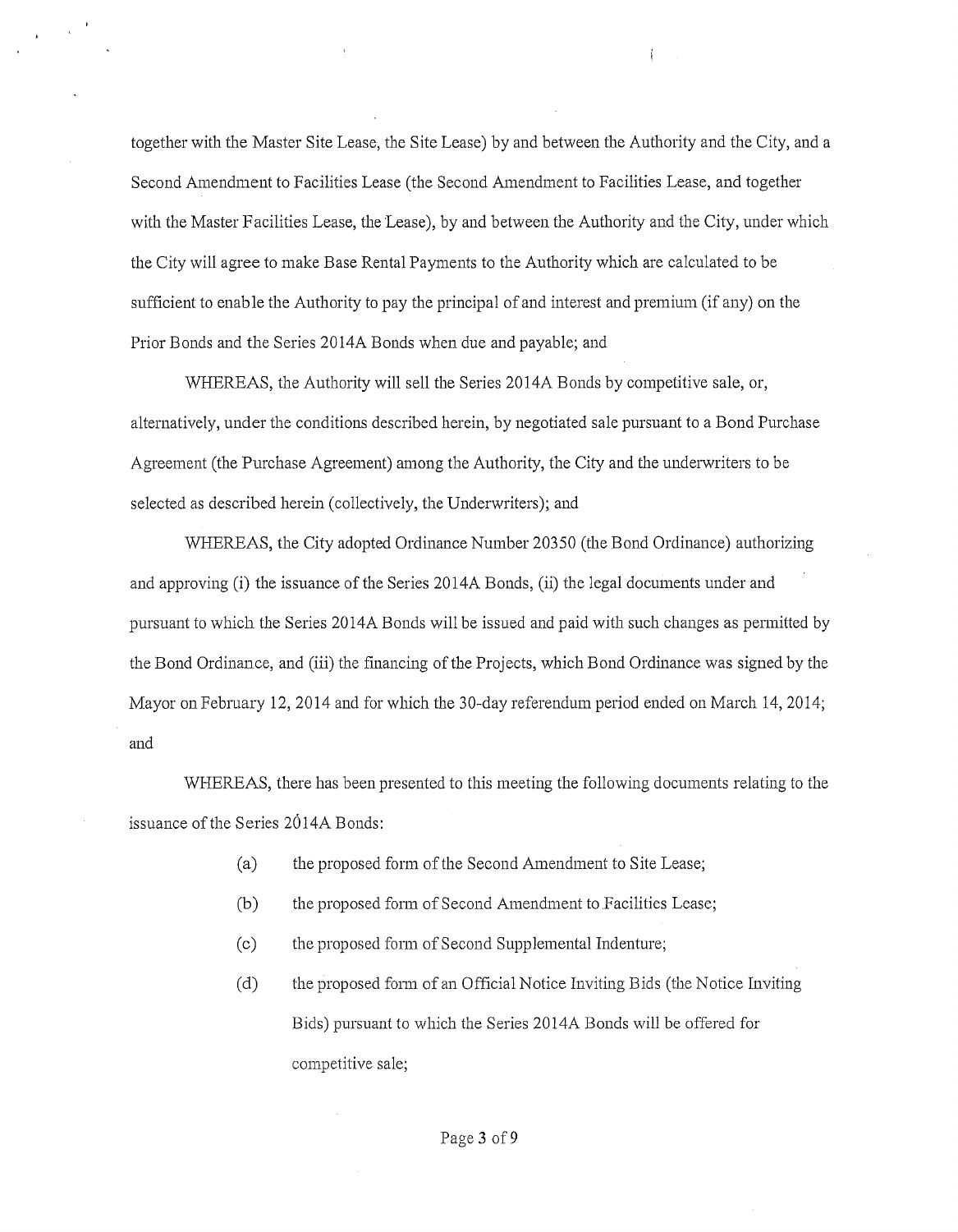(e) the proposed form of Purchase Agreement among the City, the Authority and the Underwriters; and

 $\mathbf{I}$ 

(f) the proposed form of Preliminary Official Statement (Preliminary Official Statement), for use in selling the Series 2014A Bonds (the documents described in paragraphs (a) through (f) are collectively referred to as the Financing Documents); and

WHEREAS, the Authority is authorized to undertake the actions described in this Resolution pursuant to the laws of the State of California; NOW, THEREFORE,

BE IT RESOLVED by the Board of Commissioners of the Public Facilities Financing Authority of the City of San Diego as follows:

Section 1. The Authority hereby finds and determines that the statements set forth above in the recitals to this Resolution are true and correct.

Section2. The fonn and content of the Second Amendment to Site Lease are hereby authorized and approved. Any of the Chair of the Authority or Vice Chair of the Authority and each of them or any of their respective designees (each, an Authorized Signatory) are hereby severally authorized and directed, for and in the name and on behalf of the Authority, to execute and deliver the Second Amendment to Site Lease in substantially the form presented to and considered at this meeting, and the Secretary of the Authority or her specified designees, and each of them, are authorized and directed to attest thereto, with such additions and changes therein as any Authorized Signatory shall determine to be necessary and desirable and shall require or approve and believes to be in the best interests of the Authority, and as are approved as to form by the General Counsel to the Authority or his specified designee, such approvals to be conclusively evidenced by such Authorized Signatory's execution and delivery of the First Amendment to Site Lease.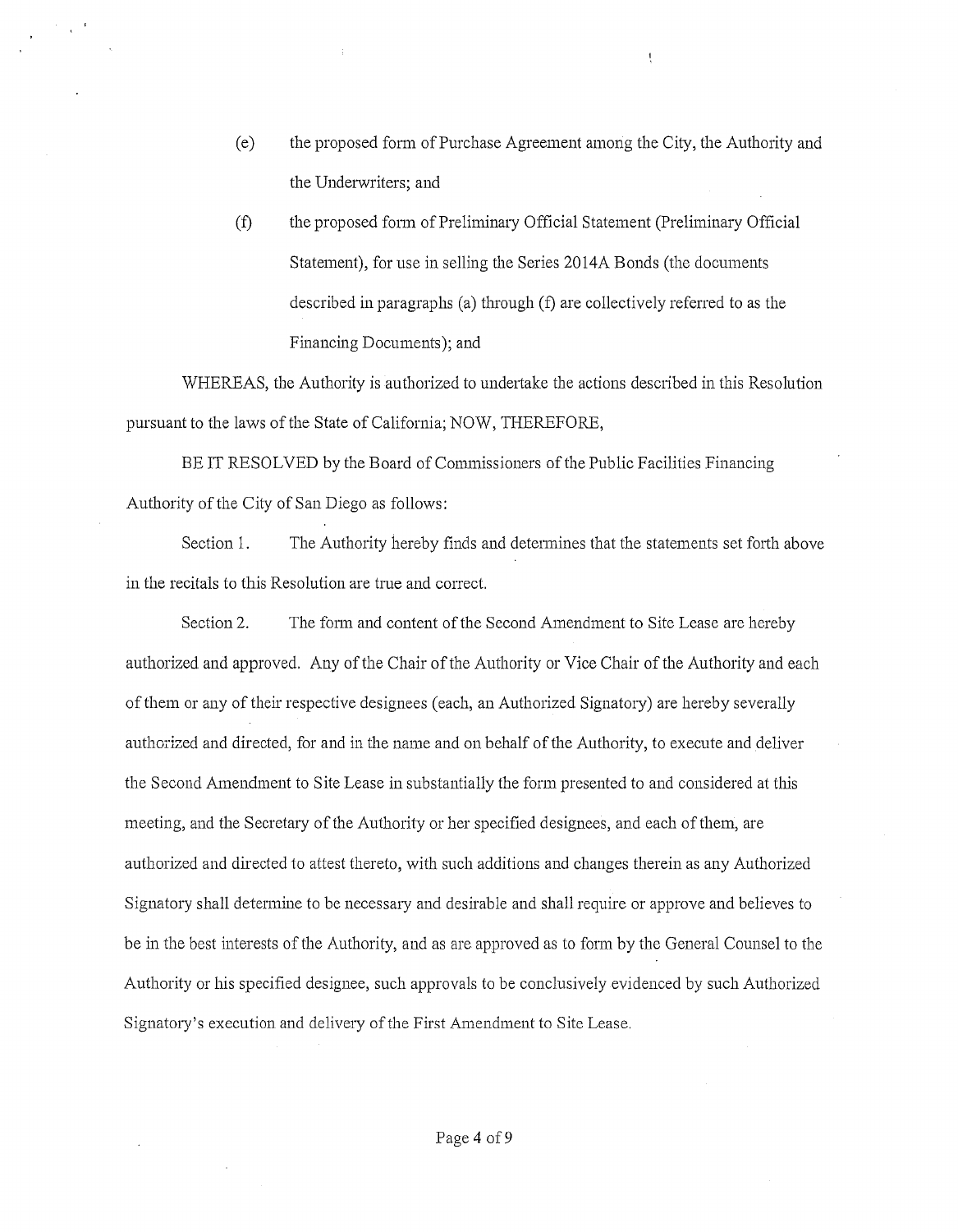Section 3. The form and content of the Second Amendment Facilities Lease are hereby authorized and approved. Each Authorized Signatory is hereby severally authorized and directed, for and in the name and on behalf of the Authority, to execute and deliver the Second Amendment to Facilities Lease in substantially the form presented to and considered at this meeting, and the Secretary of the Authority or her specified designees, and each ofthem, are authorized and directed to attest thereto, with such additions and changes therein as any Authorized Signatory shall require or approve as being in the best interests of the Authority, and as are approved as to form by the General Counsel to the Authority or his specified designee, such approvals to be conclusively evidenced by such Authorized Signatory's execution and delivery of the Second Amendment to Facilities Lease.

Section 4. The form and content of the Second Supplemental Indenture, pursuant to which the Authority will issue its Series 2014A Bonds, are hereby authorized and approved. Each Authorized Signatory is hereby severally authorized and directed, for and in the name and on behalf of the Authority, to execute and deliver the Second Supplemental Indenture in substantially the fom1 presented to and considered at this meeting, and the Secretary of the Authority or her specified designees, and each of them, are authorized and directed to attest thereto, with such additions and changes therein as any Authorized Signatory shall determine to be necessary and desirable and shall require or approve and believes to be in the best interests of the Authority, and as are approved as to form by the General Counsel to the Authority or his specified designee, such approvals to be conclusively evidenced by such Authorized Signatory's execution and delivery of the Second Supplemental Indenture.

Section 5. The Authority hereby approves and authorizes the issuance and sale of its Series 2014A Bonds in a principal amount not to exceed \$71,000,000 by competitive sale, or, alternatively, under the conditions described herein, by negotiated sale, provided that: (i) the tme interest cost of the Series 2014A Bonds does not exceed 7.0% and (ii) the final maturity of the Series 20 14A Bonds shall not be later than 30 years following their date of issuance, all as previously

Page 5 of 9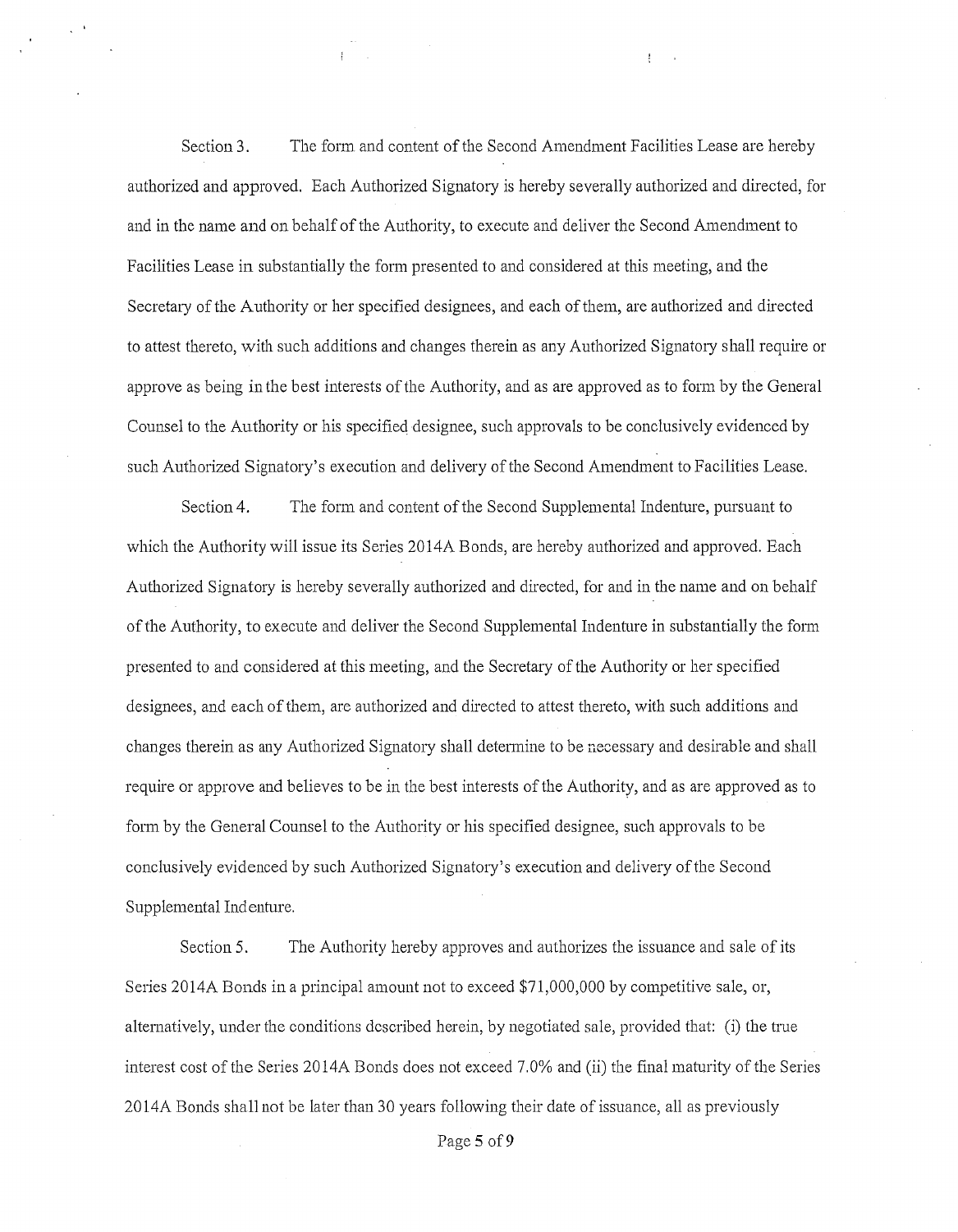approved by the City Council in the Bond Ordinance. Each Authorized Signatory is authorized to execute and deliver, for and in the name and on behalf of the Authority, the Series 2014A Bonds substantially in the form attached to the Second Supplemental Indenture presented to and considered at this meeting, and the Secretary of the Authority or her specified designees, and each of them, are authorized and directed to attest thereto and affix the seal of the Authority thereon, with such additions and changes as any Authorized Signatory determines to be necessary and desirable and requires or approves and believes to be in the best interests of the Authority, such approvals to be conclusively evidenced by the execution of said Series 2014A Bonds.

 $\left\{ \right.$ 

Section 6. The form and content of the Notice Inviting Bids, pursuant to which the Authority will offer its Series 2014A Bonds for competitive sale, are hereby authorized and approved. Each Authorized Signatory is hereby severally authorized and directed for and in the name and on behalf of the Authority to cause the Series 20 14A Bonds to be sold at competitive sale in accordance with the terms set forth in the preceding paragraph and the terms set forth in the Notice Inviting Bids, to cause a summary of the Notice Inviting Bids to be published in accordance with any notice requirements imposed by law and to award the sale of the Series 20 14A Bonds to the winning bidder; provided, however, if an Authorized Signatory, with the advice of the City's Financial Advisor for the Series 2014A Bonds, determines that a competitive sale is not in the best interests of the City due to market conditions or other factors, then the Series 20 14A Bonds may be sold at a negotiated sale pursuant to Section 7 below.

Section 7. The form and content of the Purchase Agreement are hereby authorized and approved. In the event that a determination is made as described in Section 5 above to sell the Series 20 14A Bonds at a negotiated sale, then each Authorized Signatory is hereby severally authorized and directed for and in the name and on behalf of the Authority, to select one or more underwriters from the City's approved list of underwriters to execute and deliver the Purchase Agreement in connection with the purchase and sale of the Series 2014A Bonds, substantially in the form presented to and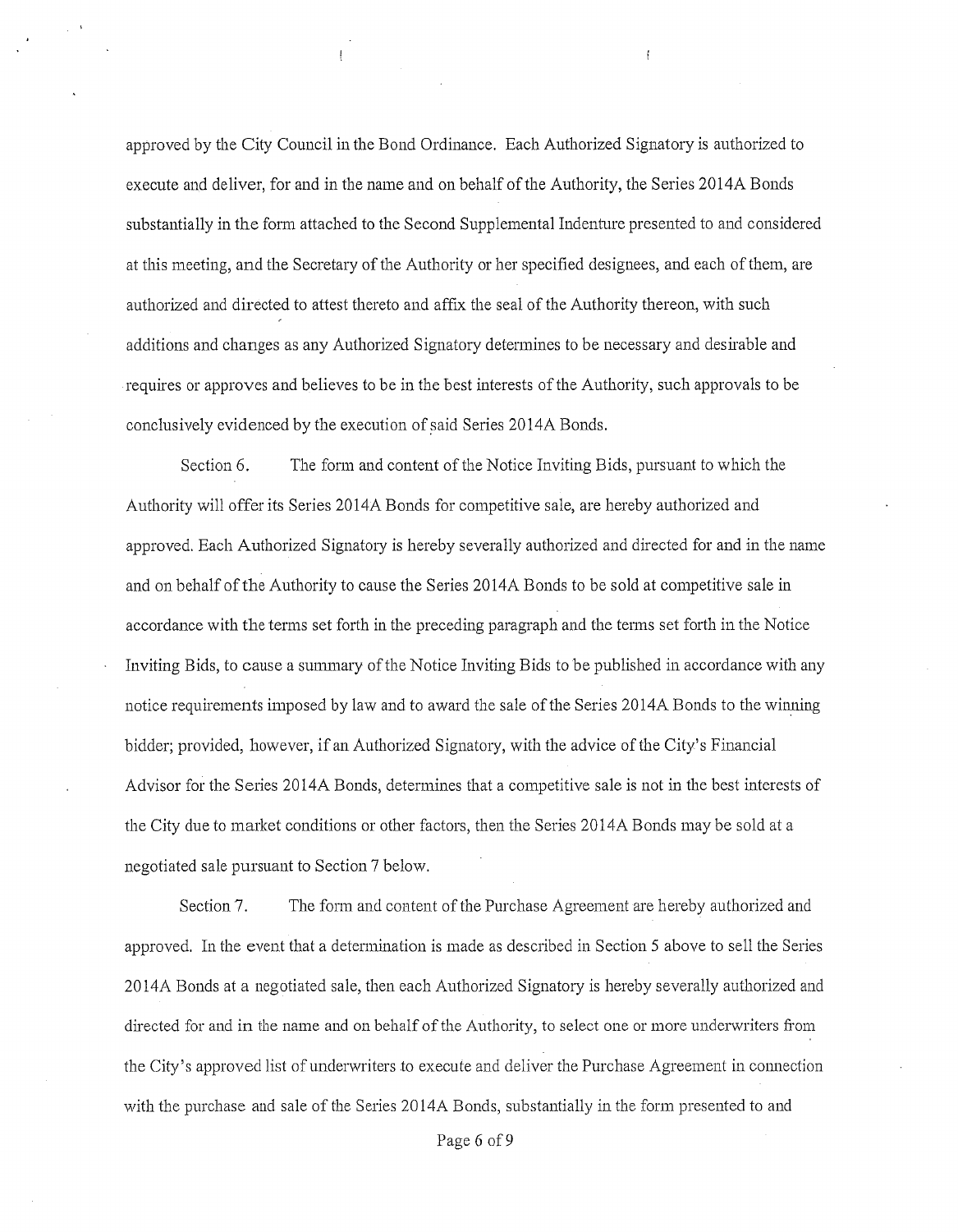considered at this meeting, with such changes and additions therein as such Authorized Signatory shall determine to be necessary and desirable and shall require or approve and believes to be in the best interests of the City and as are approved as to fonn by the General Counsel to the Authority or his specified designee, such approvals will be conclusively evidenced by such Authorized Signatory's execution and delivery of the Purchase Agreement.

Section 8. The form and content of the proposed Preliminary Official Statement substantially in the form presented to and considered at this meeting, are hereby approved, with such changes thereto as any Authorized Signatory may require or approve, such approval to be conclusively evidenced by the execution of the certificate described below by an Authorized Signatory. Each Authorized Signatory is hereby severally authorized and directed, for and in the name of and on behalf of the Authority, to execute and deliver an official statement with respect to the Series 2014A Bonds (the Official Statement), in substantially the form of the final Preliminary Official Statement, with such changes thereto as such Authorized Signatmy executing and delivering such document shall detennine to be necessary and desirable and shall require or approve and believes to be in the best interests of the Authority and the City, such requirement or approval to be conclusively evidenced by the execution and delivery thereof. The use and distribution of electronic or physical copies of the Preliminary Official Statement and the Official Statement to persons who may be interested in the purchase of Series 2014A Bonds is hereby authorized and approved. Each Authorized Signatory, acting alone, is hereby authorized to certify on behalf of the Authority that the Preliminary Official Statement is deemed final as of its date, within the meaning of Rule 15c2-12 promulgated by the Securities and Exchange Commission (except for the omission of certain information as permitted by such Rule).

Section 9. All actions heretofore taken by any Authorized Signatory or by any officers, employees, agents or directors of the Authority with respect to the issuance, delivery or sale ofthe Series 2014A Bonds, or in connection with or related to any of the Financing Documents or of the

Page 7 of 9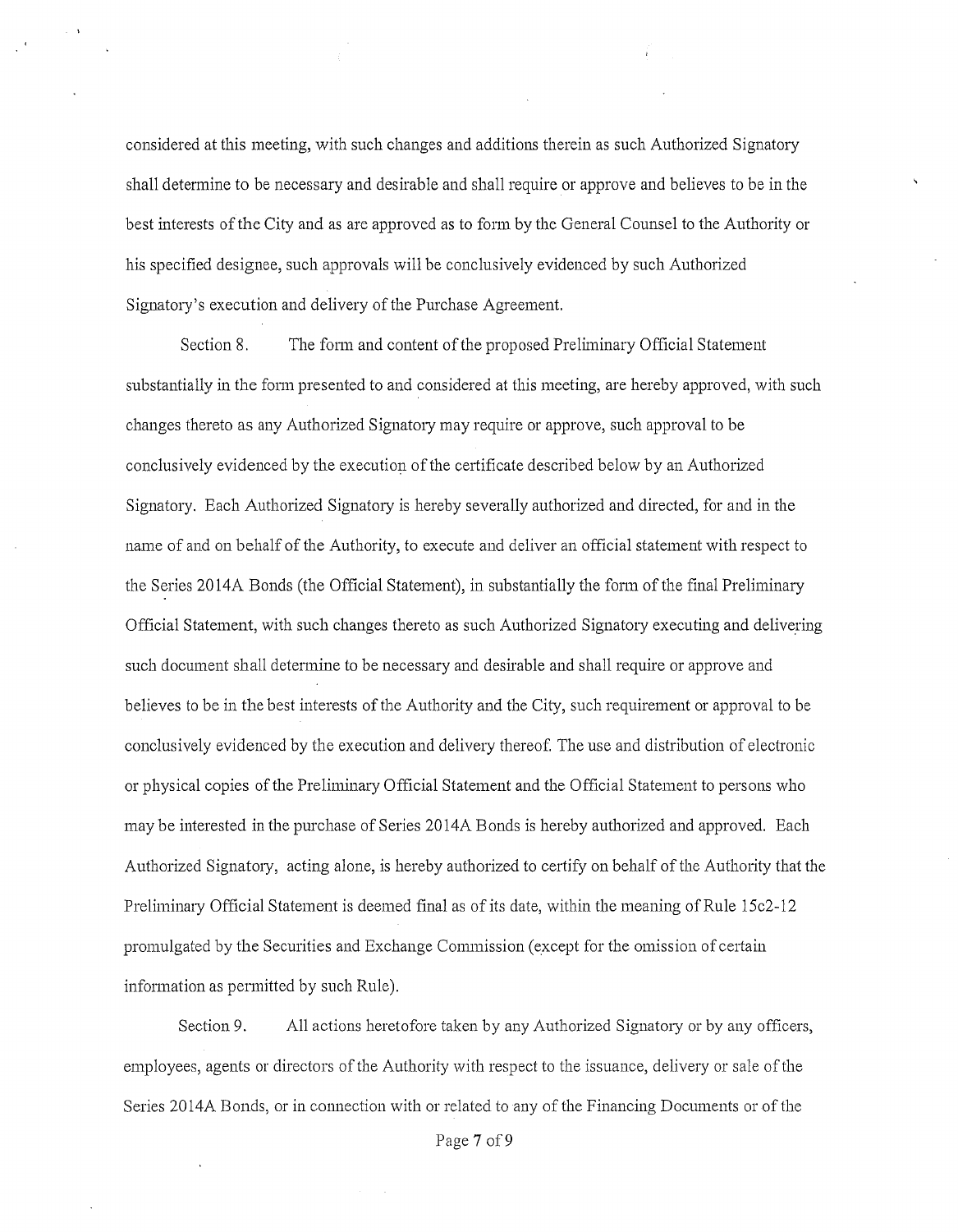other documents referenced herein or related to. financing the Projects, are hereby approved, confirmed and ratified. Any Authorized Signatory, the Secretary of the Authority, the General Counsel to the Authority and other officers, employees, agents and directors of the Authority are, and each of the foregoing acting alone or through their specified designee, is hereby authorized and directed, for and in the name and on behalf of the Authority, to do any and all things, take any and all actions, and execute and deliver such documents, agreements and certificates (including, but not limited to, the tax compliance certificate), which they, or any of them, may deem necessary or advisable to effectuate the purposes of this Resolution or of the Financing Documents or the lawful issuance and delivery of the Series 2014A Bonds and to consummate the transactions authorized hereby and evidenced by the Financing Documents. In addition, any Authorized Signatory is hereby authorized to approve additions and changes to the Financing Documents and the other documents authorized by this Resolution (including, but not limited to, establishing or changing the-size of any reserve fund securing the Series 2014A Bonds, establishing the redemption provisions of the Series 2014A Bonds, and determining which capital improvement Projects are financed with the proceeds of the Series 2014A Bonds, if believed by the Chief Operating Officer of the City or the Chief Financial Officer of the City, with the advice of the City's Financial Advisor for the Series 2014A Bonds, to be in the best interest of the City in light of market conditions, such determination to be conclusively evidenced by the execution and delivery of the Financing Documents by the City), as such Authorized Signatory shall determine to be necessary and desirable and require or approve and believes to be in the best interests of the Authority, such determination shall be conclusively evidenced by the execution and delivery of such Financing Documents and other documents by the Authority; and provided further that no such addition or changes may be inconsistent with limitations in Sections 5, 6 and 7 hereof.